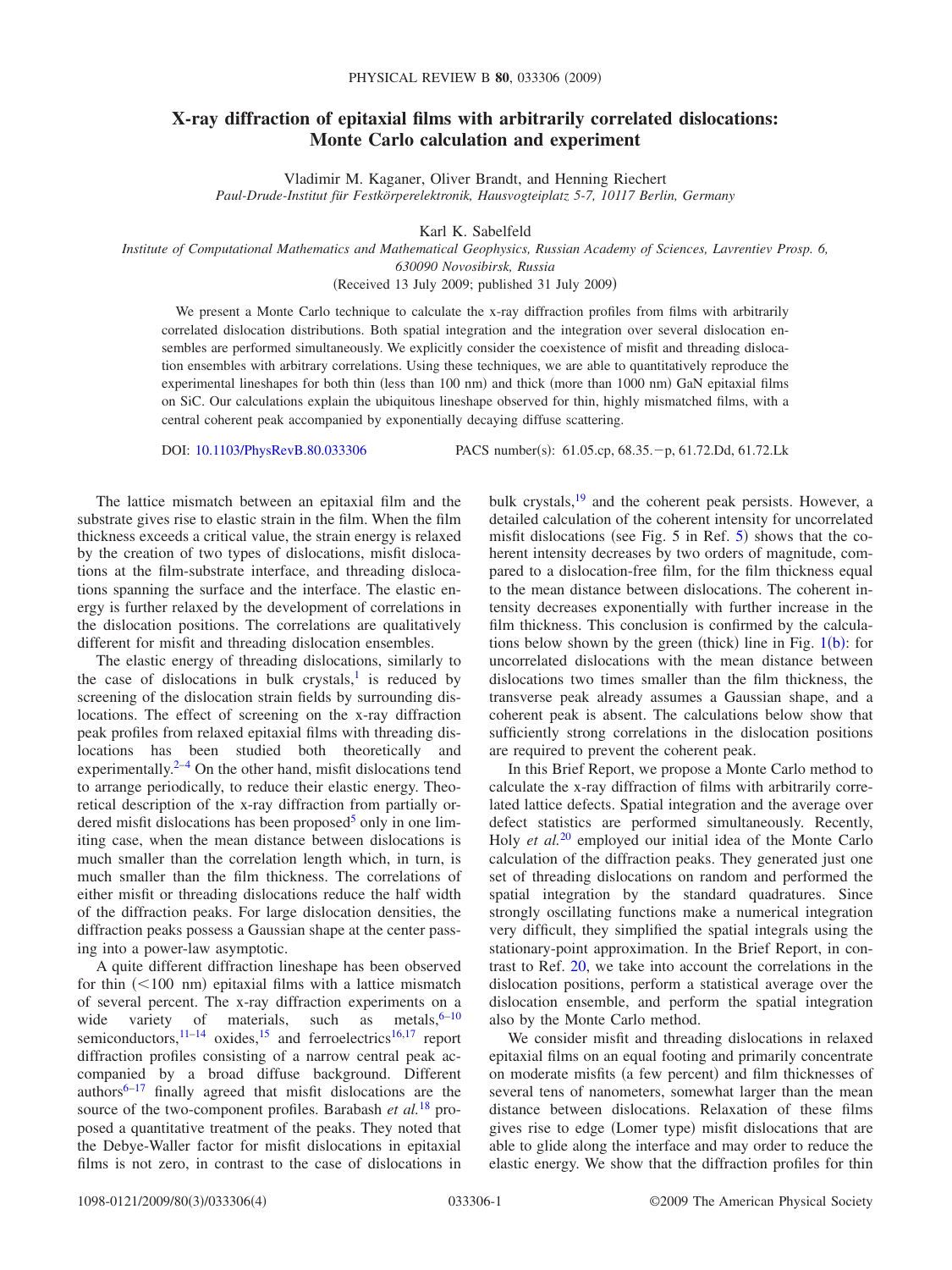<span id="page-1-0"></span>

FIG. 1. (Color online) Peak profiles calculated by the Monte Carlo method for misfit  $(a-e)$  and threading (f) dislocations:  $(a)$ longitudinal scan and (b-d) transverse scans for misfit dislocations forming a Markov chain with the random increment chosen from the gamma distribution (the values of its parameter  $\gamma$  are indicated), (e) periodic misfit dislocations with random uncorrelated shifts (the shifts obey a Gaussian distribution with the standard deviation  $w$ ). Threading dislocations (f) are arranged in dipoles of random orientation and random width, the mean width is *s*.

films can be ascribed to the ordering of misfit dislocations. The experimental diffraction profiles for our GaN epitaxial films on SiC can be described only by simultaneously considering partially ordered misfit and threading dislocations. Misfit dislocations dominate in the diffraction peaks of thin films, while threading dislocations become important with increasing thickness. A fit of the experimental data with our model allows us to deduce the correlation of the dominant dislocation ensemble.

The Monte Carlo technique developed in this Brief Report is applicable to any type of dislocation distribution and any geometry of diffraction experiment. In the following, we describe it for the example of triple-crystal diffraction from an epitaxial film. Then, the scattering amplitude is  $A(q_x, q_z)$  $=\int_{-\infty}^{\infty} dx \int_{0}^{d} dz e^{i[q_x x + q_z z + \mathbf{Q} \cdot \mathbf{U}(x,z)]}$ . Here **Q** is the reciprocal lattice vector and **q** is a deviation of the scattering vector from it,  $U(x, z)$  is the displacement caused by elastic fields of all defects, *x* and *y* are the coordinates in the surface plane and *z* is along the surface normal. The film is limited by the surface  $z=0$  and the interface  $z=d$ . In writing a twodimensional integral in the scattering plane *xz*, we assume integration of the scattered intensity over  $q_y$  by the vertical divergence of the beam in the diffractometer. This reciprocalspace integration is equivalent to the projection on the plane  $y=0$  in the real-space integral.<sup>5</sup>

The scattered intensity is  $\mathcal{I}(q_x, q_z) = \langle |A(q_x, q_z)|^2 \rangle$ , where the angular brackets  $\langle \ldots \rangle$  denote the average over the statistics of the dislocations. Both the spatial integration and the statistical average can be performed by the Monte Carlo method. However, a straightforward integration over *x* encounters a difficulty, since the integrand approaches a finite value in the limit  $x \rightarrow \infty$ , which results in a delta-function  $\delta(q_x)$  in the intensity. The experiment does not suffer from this difficulty because of the finite resolution. We therefore introduce a finite resolution in the Monte Carlo calculation to overcome this problem.

Let us consider a measurement of diffracted intensity  $\mathcal{I}(q_x, q_z)$  with a finite resolution  $\mathcal{R}(q_x)$ . We take into account the resolution in the *x* direction only. The resolution along  $q_z$ can be introduced in exactly the same way, but is not required as long as the resolution is sufficiently high to observe the thickness fringes. The finite-resolution intensity distribution is obtained as the convolution  $I(q_x, q_z)$  $=\mathcal{I}(q_x, q_z) * \mathcal{R}(q_x)$ . We proceed from the convolution to the product of the Fourier transforms and represent the diffracted intensity as

$$
I(q_x, q_z) = \int_{-\infty}^{\infty} dx \int \int_{0}^{d} dz_1 dz_2 \langle J \rangle R(x), \tag{1}
$$

<span id="page-1-1"></span>where

<span id="page-1-2"></span>
$$
J = \exp\{i[q_x x + q_z(z_1 - z_2) + \mathbf{Q} \cdot \mathbf{U}(x, z_1) - \mathbf{Q} \cdot \mathbf{U}(0, z_2)]\}.
$$
\n(2)

We require the resolution function  $R(x)$  to be normalized,  $\int_{-\infty}^{\infty} R(x) dx = 1$  $\int_{-\infty}^{\infty} R(x) dx = 1$ , and rewrite the right-hand side of Eq. (1) as  $\int_{-\infty}^{\infty} F(x)R(x)dx$ . One can treat this latter integral as the function  $F(x)$  averaged over the probability density  $R(x)$ . Then, the Monte Carlo calculation of this integral consists in the summation of the values  $F(x)$  at the points *x* chosen according to the distribution  $R(x)$ .

The Monte Carlo estimate of the intensity Eq.  $(1)$  $(1)$  $(1)$  is the sum  $I(q_x, q_z) = VN^{-1}\sum_{n=1}^{N}J_n$ . Here *N* is the number of generated configurations, the *n*th configuration consisting of random coordinates  $x$ ,  $z_1$ ,  $z_2$  and a random set of dislocations, and  $J_n$  being the value of  $J$  calculated for this configuration by Eq. ([2](#page-1-2)). The values of  $z_1$  and  $z_2$  are uniformly distributed from 0 to *d*. The values of *x* are chosen according to the resolution function  $R(x)$ . We take a Gaussian resolution function and use the random number generators readily available for the normal distribution. The dispersion  $\sigma_x$  of the Gaussian resolution function is the coherence length of the diffraction experiment. A "coherence volume" *V* is defined as *V*  $=\sqrt{2\pi}\sigma_x d^2$ . The dislocations are positioned according to the physical model of their correlations. This calculation is ideally suited for parallel implementation, since different parts of the sum can be calculated independently. The statistical error can also be estimated by the Monte Carlo method. It decreases as  $1/\sqrt{N}$  with the number *N* of generated configurations, exactly as the photon counting statistics in the experiment.

As a first example, we consider correlated misfit disloca-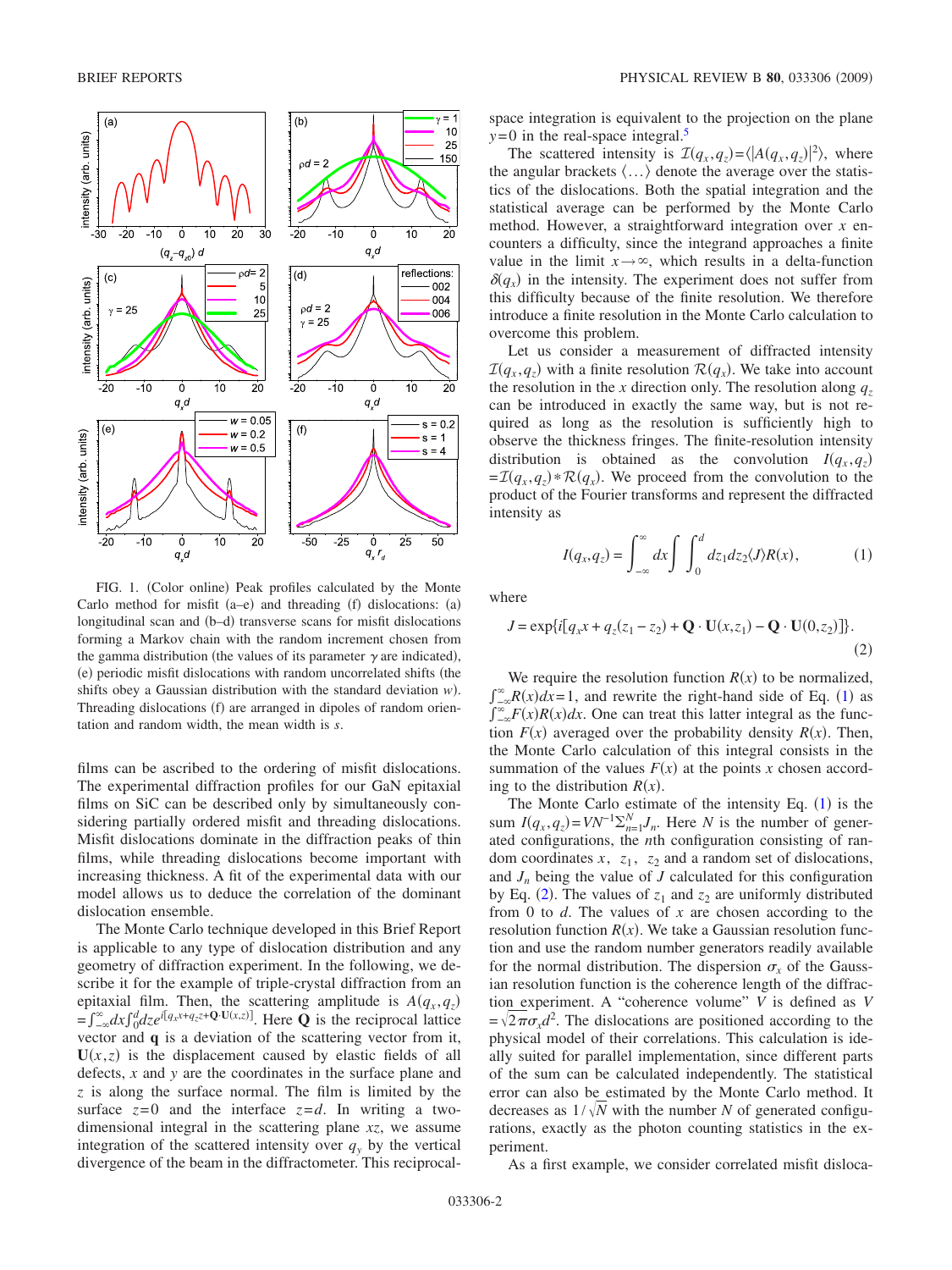tions. The dislocation positions  $x_i$  at the interface  $z = d$  are generated as a stationary Markov chain: once the position of a dislocation  $x_i$  is specified, the position of the next dislocation is  $x_{i+1} = x_i + \delta x$ , where the random increment  $\delta x$  does not depend on *j*. Its mean is the average distance between dislocations,  $\langle \delta x \rangle = \rho^{-1}$ , where  $\rho$  is the linear dislocation density. We pick the random increments  $\delta x$  from the gamma distribution and vary its parameter  $\gamma$ . The displacements are calculated, in linear elasticity, as a sum of the contributions of the individual dislocations,  $U(x, z) = \sum_j u(x - x_j, z)$ , where  $u(x, z)$  is the displacement due to a dislocation located at  $(0,d)$ . Explicit expressions for the displacements due to a dislocation parallel to the free surface are well known.<sup>5</sup>

Figures  $1(a)-1(d)$  $1(a)-1(d)$  show the calculated peak profiles for this model. The longitudinal scan  $(q_z \text{ scan})$  in Fig. [1](#page-1-0)(a) reveals the thickness fringes. The peak position is determined by the mean displacement,  $\langle \mathbf{Q} \cdot \mathbf{U}(x, z) \rangle = q_{z0} z$ . Here  $q_{z0}$  $=[\nu/(1-\nu)]\rho Q_zb_x$ , where  $b_x$  is the *x* component of the Burgers vector and  $\nu$  is the Poisson ratio. This mean value is calculated analytically<sup>5</sup> and verified here by means of the Monte Carlo calculation. All transverse scans  $(q_x \text{ scans})$  below are performed at the maximum of the longitudinal scan,  $q_z = q_{z0}$ . Figure [1](#page-1-0)(b) presents the transformation of the peak profile with the increasing order of the dislocations by varying the parameter  $\gamma$  of the gamma distribution. Uncorrelated dislocations ( $\gamma$ =1, thick line) give rise to a broad Gaussian peak.<sup>5</sup> Correlated dislocations  $(\gamma > 1)$  result in a narrowing of the diffuse peak and the appearance of a central coherent peak. Satellite peaks of finite width appear for  $\gamma \geq 1$  and become narrower as  $\gamma$  is increased. The positions of the satellites correspond to the mean distance between dislocations,  $q_r = 2 \pi \rho m$ , where *m* is an integer. Very similar diffraction patterns with broadened satellite reflections were observed experimentally for GaSb/GaAs $(001)$  $(001)$  $(001)$  films.<sup>13,[14](#page-3-7)</sup> Figs. 1(c) and  $1(d)$  $1(d)$  show that the increase in either misfit, or film thickness or the reflection order reduces the coherent peak. The diffuse peaks are broader in the higher-order reflections, Fig.  $1(d)$  $1(d)$ . However, the angular width of the peak proportional to  $q_x/n$ remains the same with the increasing reflection order *n*, in an agreement with the experiment. $11,12$  $11,12$ 

The shape of the diffuse peak around the central coherent peak is close to an exponential (straight line in logarithmic scale). This shape is characteristic for many other experiments, $7\frac{-12,15-17}{ }$  $7\frac{-12,15-17}{ }$  $7\frac{-12,15-17}{ }$  $7\frac{-12,15-17}{ }$  but a closer inspection shows that some of the observed slopes are notably smaller than the ones in Fig.  $1(b)-1(d)$  $1(b)-1(d)$ . We therefore explore correlations of another type in Fig.  $1(e)$  $1(e)$ . The dislocation positions are now obtained by equidistant placement of the dislocations,  $x_j = j\rho^{-1}$ , and the addition of uncorrelated random shifts  $\delta x$  with zero mean  $(\langle \delta x \rangle = 0)$ . The particular distribution of the shifts does not play a role, but the width of the distribution does. Figure  $1(e)$  $1(e)$ presents the results for the Gaussian distribution of shifts with different standard deviations *w*. Both the central peak and the satellites are resolution limited. The intensity of the satellites decreases as *w* is increased. The satellites vanish when the random shifts become comparable with the mean distance between dislocations (thick curve).

The same Monte Carlo method can be applied to study threading dislocations going through the film along the surface normal. We restrict the analysis to the symmetric Bragg

<span id="page-2-0"></span>

FIG. 2. (Color online) Symmetric Bragg peaks from (a) 57 nm and (b) 1660-nm-thick GaN epitaxial films on 6H-SiC. Experimental (thick gray curves) and calculated (thin curves) peak profiles are compared.

reflection, which is sensitive to screw dislocations. We have already found that the strain fields of threading dislocations in epitaxial films are screened by surrounding dislocations, $<sup>2</sup>$ </sup> and our aim now is to propose and evaluate a physical model of this screening. We generate screw threading dislocations as positionally uncorrelated dislocation dipoles of random width. The widths are taken from an exponential distribution with the mean value *s*, which may be smaller or larger than the mean distance between dislocations  $r_d$ . Figure [1](#page-1-0)(f) presents the calculated peaks. When *s* is much smaller than the mean distance between dislocations, the dislocation ensemble consists of the dipoles and a sharp diffraction peak appears [thin black line in Fig. [1](#page-1-0)(f)]. In the opposite limit *s*  $\gg r_d$ , the dislocations are almost uncorrelated and the central part of the peak is a broad Gaussian (thick line). The curves have a common  $q^{-3}$  asymptotic.<sup>2</sup> All curves in Fig. [1](#page-1-0)(f) are calculated for the same dislocation density. This plot shows that the peak width can strongly vary depending on the correlations between dislocations.

We apply the Monte Carlo method outlined above to study the x-ray diffraction profiles from two GaN films grown on 6H-SiC(0001) by molecular beam epitaxy. Details of the growth conditions and the morphology of these films can be found in Ref. [2.](#page-3-1) The thin  $(57 \text{ nm})$  sample in the present work has been fabricated under the same conditions as sample 1 in this previous work, whereas the thick 1660 nm) sample is identical to sample 2. For the thin sample, we used Ga rich growth conditions which promote a rapid smoothing of the growth front and minimize the density of screw dislocations. In contrast, the near-stoichiometric conditions employed for the thick sample result in a lower density of edge dislocations. The symmetric  $\omega$  scans were measured on a Philips XPert diffractometer in a triple-axis configuration with a three-bounce  $Ge(022)$  analyzer.

The diffraction peaks of the thin sample, Fig.  $2(a)$  $2(a)$ , are quite similar to these reported for a wide variety of epitaxial